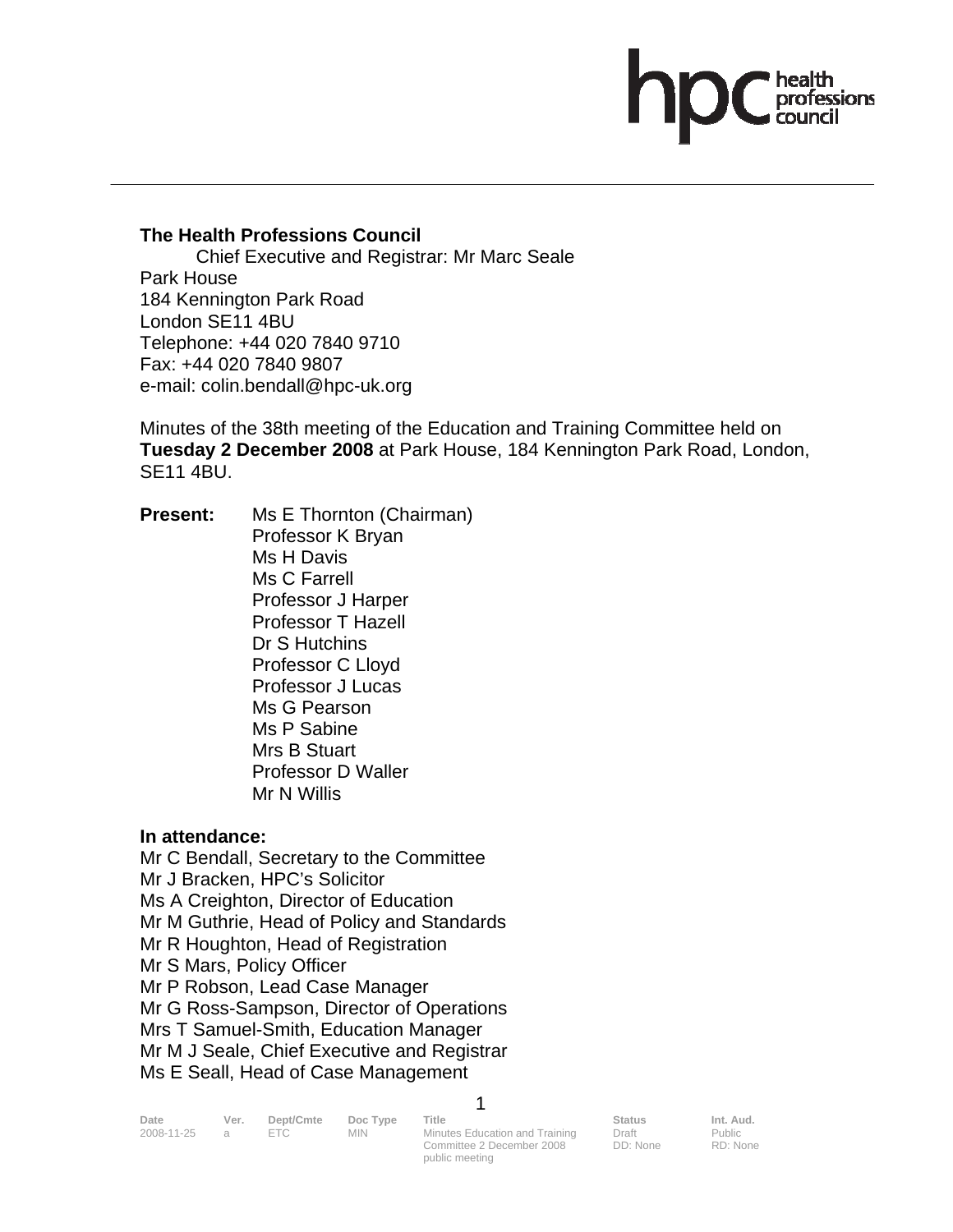Ms C Urwin, Policy Officer Dr A van der Gaag, President

## **Item 1.08/101 Apologies for absence**

1.2 Apologies for absence were received from Mr J Donaghy, Mrs S Drayton, Mr A Mount and Mr J Seneviratne.

## **Item 2.08/102 Approval of agenda**

- 2.1 The Committee approved the agenda, subject to the following amendments:
	- item 12: an updated version of the health and character policy had been tabled;
	- the paper on integrating new professions into the HPC renewal cycle had been withdrawn;
	- the item on continuing professional development profiles would be discussed after the item on readmission to the Register following selection for audit of continuing professional development.

## **Item 3.08/103 Minutes of the Education and Training Committee meeting held on 25 September 2008**

 3.1 The Committee agreed that the minutes of the 37th meeting of the Education and Training Committee should be confirmed as a true record and signed by the Chairman.

## **Item 4.08/104 Matters arising**

- 4.1 The Committee received a paper to note from the Executive.
- 4.2 The Committee noted the action list as agreed at the last meeting.
- 4.3 Item 26: Any other business
- 4.3.1 The Committee noted that at its last meeting it had been suggested that the Committee should consider whether the Register should annotated to show qualified podiatric surgeons. The Committee noted that a reference in the minutes to a decision by the Department of Health should have referred to a number of developments affecting podiatric surgery.
- 4.3.2 Ms Sabine declared an interest in the discussion as she was a consultant podiatric surgeon and head of a podiatry and podiatric surgery services at South East Essex Primary Care Trust.

 $\mathcal{D}$ 

| Date<br>2008-11-25 | Ver. | Dept/Cmte<br>FTC. | Doc Type<br><b>MIN</b> | Title<br>Minutes Education and Training<br>Committee 2 December 2008 | <b>Status</b><br>Draft<br>DD: None | Int. Aud.<br>Public<br>RD: None |
|--------------------|------|-------------------|------------------------|----------------------------------------------------------------------|------------------------------------|---------------------------------|
|                    |      |                   |                        | public meeting                                                       |                                    |                                 |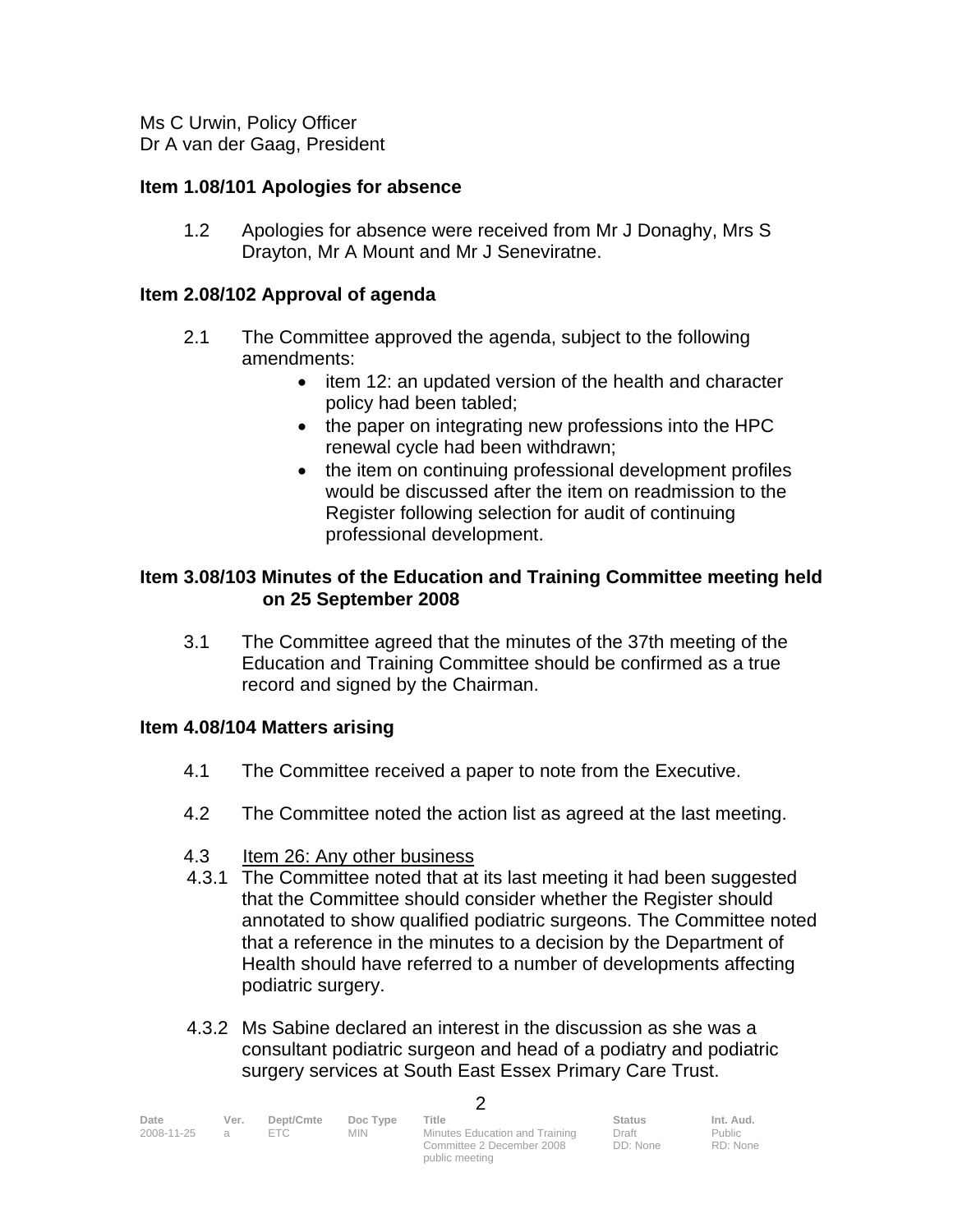- 4.3.3 The Committee noted that, although the Council for Professions Supplementary to Medicine (CPSM) had regulated podiatric surgeons, its powers under the Professions Supplementary to Medicine Act 1960 had been significantly different from the HPC's role under the Health Professions Order 2001.
- 4.3.4 The Committee noted that the Private and Voluntary Health Care (England) Amendment Regulations 2008 had provided that podiatric surgeons should be subject to inspection by the Healthcare Commission. The HPC would work with the Healthcare Commission as required.
- 4.3.5 The Committee noted that a number of medical insurance companies had indicated that they would no longer reimburse the cost of treatment by podiatric surgeons working outside the NHS. In addition, a number of primary care trusts had indicated that they would no longer be prepared to fund a number of treatments, including podiatric surgery. Further discussion on post-registration qualifications, including podiatric surgeons' qualifications, took place at item 8.

## **Item 5.08/105 Chairman's report**

- 5.1 The Committee received a verbal report from the Chairman.
- 5.2 The Committee noted that the Chairman had attended the following meetings:
	- a meeting with the Hearing Aid Council on 10 November 2008 to discuss the draft standards of proficiency and standard of education and training 1;
	- a member of the interview panel for the Secretary to the Council vacancy, on 12 November 2008. An appointment had been made and the new Secretary to the Council would take up the post on 26 January 2009.
- 5.3 The Committee noted that Miss E Ellis had resigned from the Council and from the Committee. The Secretary to the Committee had passed on the Committee's good wishes and thanks to Miss Ellis.
- 5.4 The Committee noted that Professor Hazell would be stepping down from the Council with effect from 31 December 2008. The Chairman thanked Professor Hazell for his significant contribution to the Committee's work and wished him well for the future.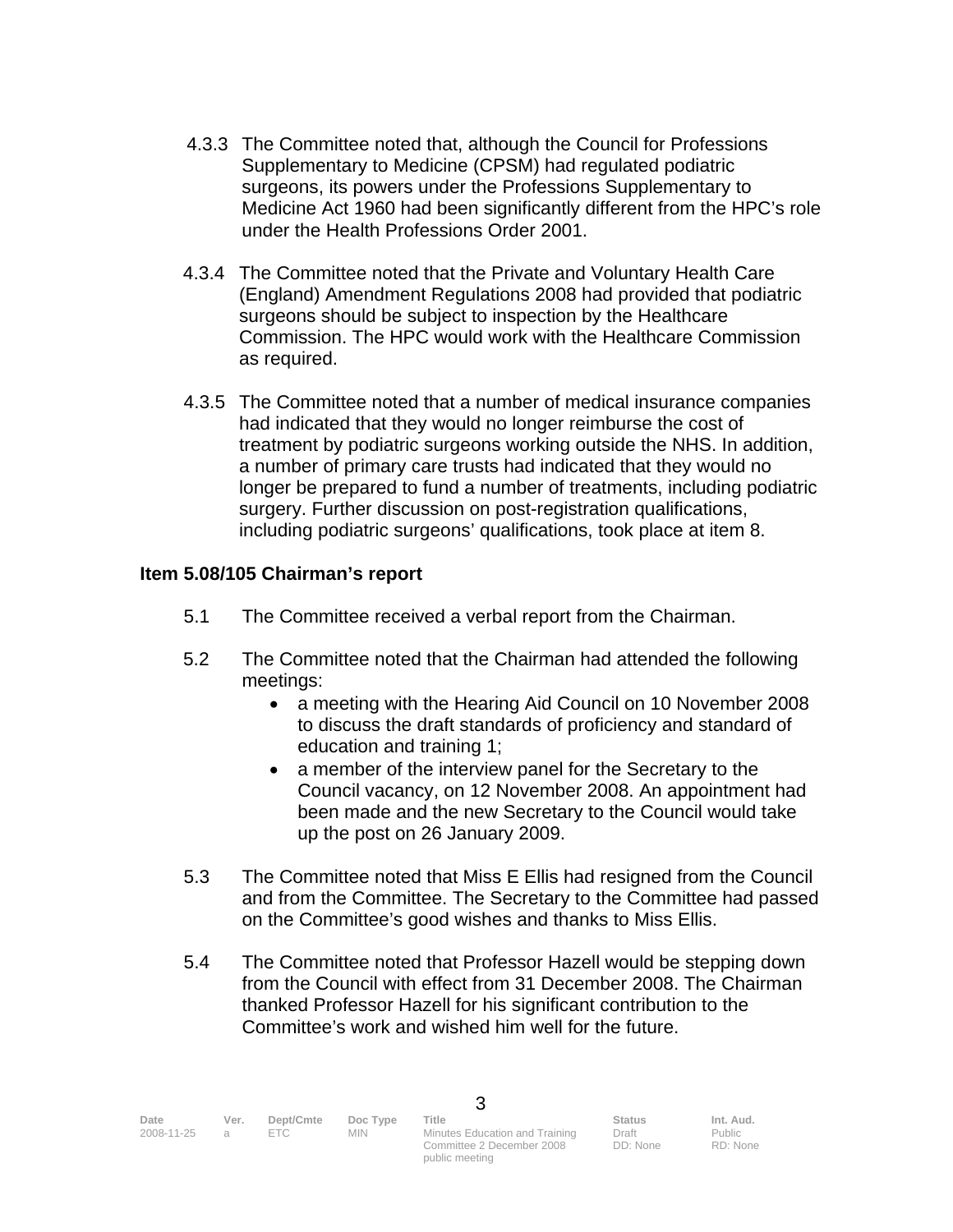## **Item 6.08/106 Director of Education's report**

- 6.1 The Committee received a report on the work of the Education Department.
- 6.2 The Committee noted that, due to available resources, the Department had prioritised operational processes and a progress report on projects would be made to the next meeting. The Committee noted that the Department was finalising the schedule of approval visits for the 2008-9 academic year and it was expected that there would be the same number of visits as in the previous academic year. The Committee noted that the annual monitoring process for the academic year had started.
- 6.3 The Committee noted that the Department had held a series of education seminars for education providers in October-December 2008. The seminars had been well-attended, with an overwhelmingly positive response from attendees. The seminars had included discussion about the review of the standards of education and training and how to involve service users in education programme design and review.
- 6.4 The Committee noted that a programme of refresher training for Visitors had taken place in September-October 2008, involving approximately half of the Visitors. The training had been wellreceived. The remaining Visitors would be trained in the 2009-10 financial year.

## **Item 7.08/107 Standards of proficiency and threshold level of qualification for entry to the Register for Hearing Aid Dispensers**

- 7.1 The Committee received a paper for discussion/approval from the Executive.
- 7.2 The Committee noted that the Hearing Aid Council (HAC) and HPC had consulted jointly on the standards of proficiency and threshold level of qualification for entry to the Register for Hearing Aid Dispensers. The consultation had run between 15 July 2008 and 15 October 2008. The responses had been analysed by the HAC and had been considered at a recent meeting of the HAC's working group, STEP:UP. A member of the Executive attended meetings of the group. The Committee noted that the standards of proficiency and the threshold level of qualification for entry to the Register had been

4

2008-11-25 a ETC MIN Minutes Education and Training Committee 2 December 2008 public meeting

Draft DD: None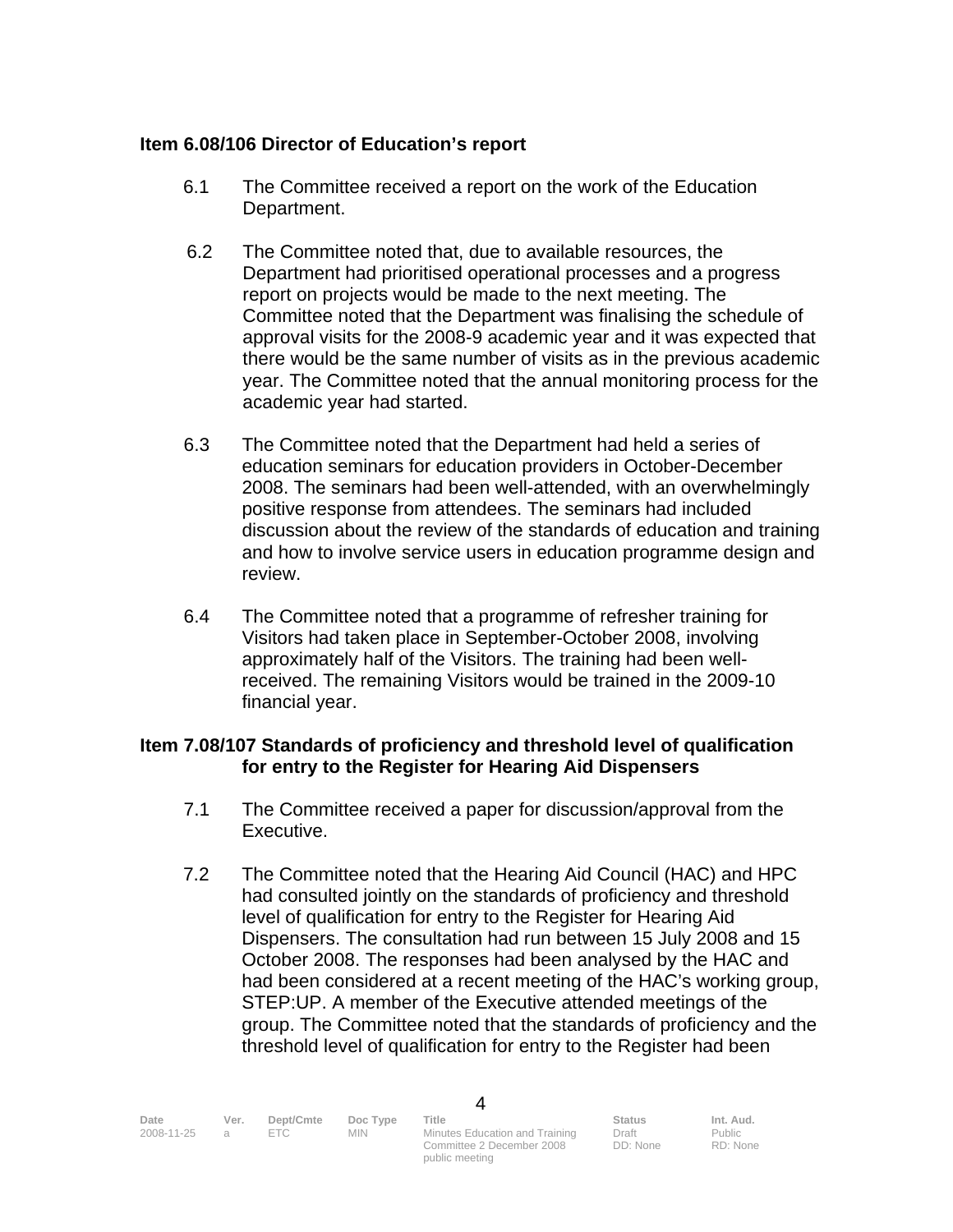approved by a meeting of the Hearing Aid Council on 10 November 2008.

- 7.3 The Committee noted that it was now expected that the register of Hearing Aid Dispensers would be transferred to HPC in March 2010, subject to the progress of the relevant legislation.
- 7.4 The Committee discussed whether it would be appropriate to set the threshold level of qualification for entry to the Register as a foundation degree in hearing aid audiology. The Committee noted that the threshold level of qualification was a minimum requirement and would enable individual audiologists to meet the proposed standards of proficiency.
- 7.5 The Committee noted that a small number of audiologists were completing training via the 'company based route' but the majority were now undertaking foundation degree programmes.
- 7.6 The Committee discussed whether it was appropriate for a profession to draft profession-specific standards of proficiency. The Committee noted that this approach had been taken in the past (for example, when drafting the standards of proficiency for operating department practitioners). The Committee noted that it was intended that the Policy and Standards Department workplan for 2009-10 would address the wider issues around preparation of standards.
- 7.7 The Committee agreed and recommended to the Council:

(1) the text of the consultation responses document (subject to minor editing amendments);

(2) the text of the standards of proficiency in annex two of the paper (subject to minor editing amendments);

(3) that the threshold level of qualification for entry to the hearing aid dispensers part of the Register in the standards of education and training should be set at a foundation degree and read:

'Foundation degree for hearing aid dispensers'.

# **Action: MG (by 11 December 2008)**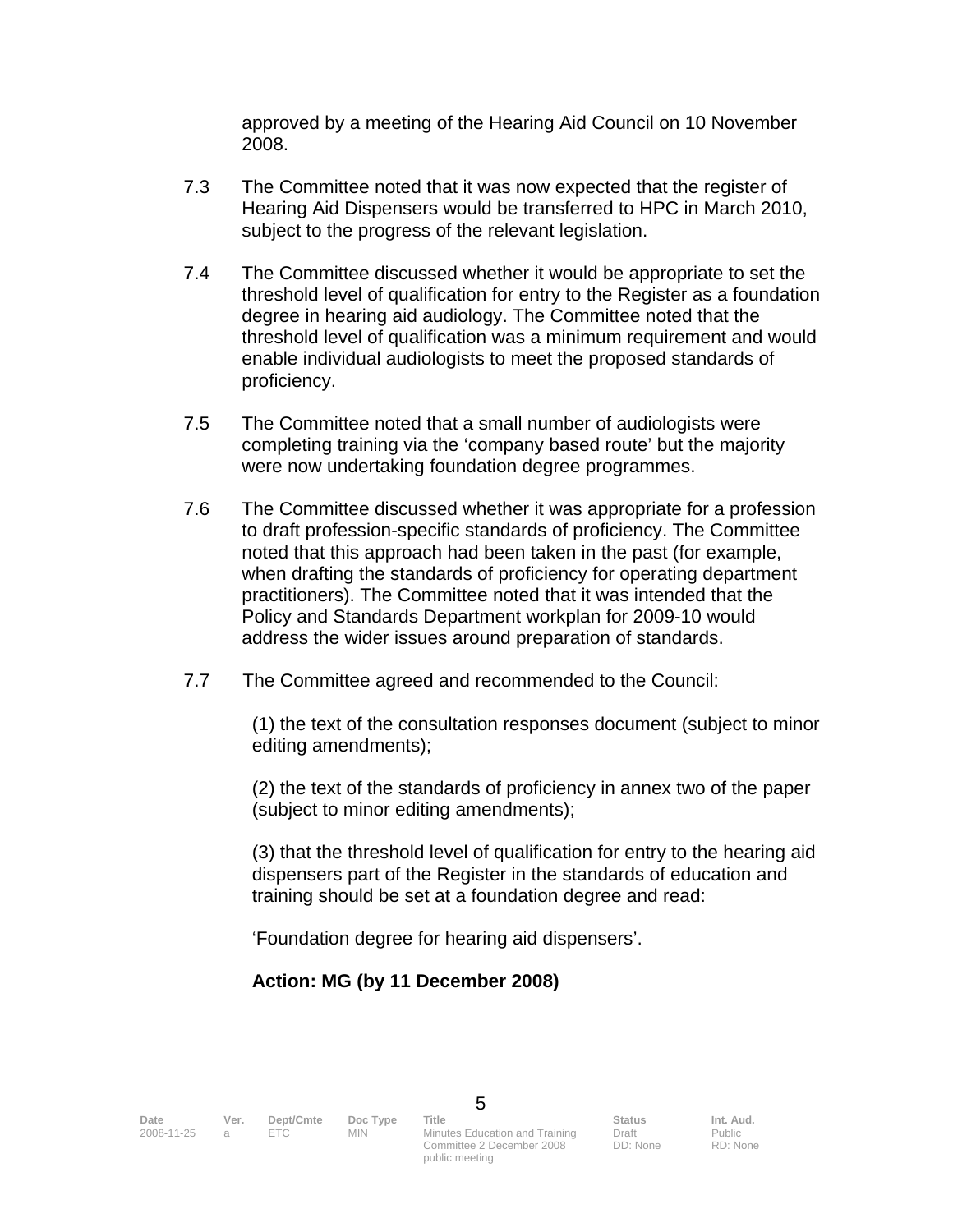## **Item 8.08/108 Post-registration qualifications**

- 8.1 The Committee received a paper for discussion/approval from the Executive.
- 8.2 The Committee noted that, at its meeting on 10 June 2008, it had considered a paper from the Executive that outlined the outcomes of a meeting held to discuss the topic of post-registration qualifications. The Committee had agreed that the Executive should undertake further work and that these issues should be considered in the light of the work of the Continuing Fitness to Practise Professional Liaison Group. The Committee noted that, at the meeting on 25 September 2008, the annotation of the Register to show qualified podiatric surgeons had also been raised.
- 8.3 The Committee noted that the Continuing Fitness to Practise Professional Liaison Group had reported to the Council on 1 October 2008 on the issues around revalidation of health professionals. The Group had concluded that additional regulation was not indicated at this time but had not made any specific recommendations which appeared to be of immediate relevance to post-registration qualifications.
- 8.4 The Committee noted that the Chief Executive and Registrar was a member of the Department of Health working group on extending professional regulation. The Committee noted that the working group was expected to report in 2009.
- 8.5 The Committee noted that the Department of Health was expected to commission the Council for Healthcare Regulatory Excellence to report on post-registration competence (including continuing professional development, revalidation and post-registration qualifications).
- 8.6 The Committee noted a suggestion that the Executive should consider whether work by the NHS Workforce Review Team would be relevant to this area.
- 8.7 The Committee noted that the annotation of the Register to show post-registration qualifications was only one way in which the HPC informed the public about regulation. The HPC was working to raise awareness of its work in a number of ways, including publicity campaigns undertaken with relevant stakeholders.

6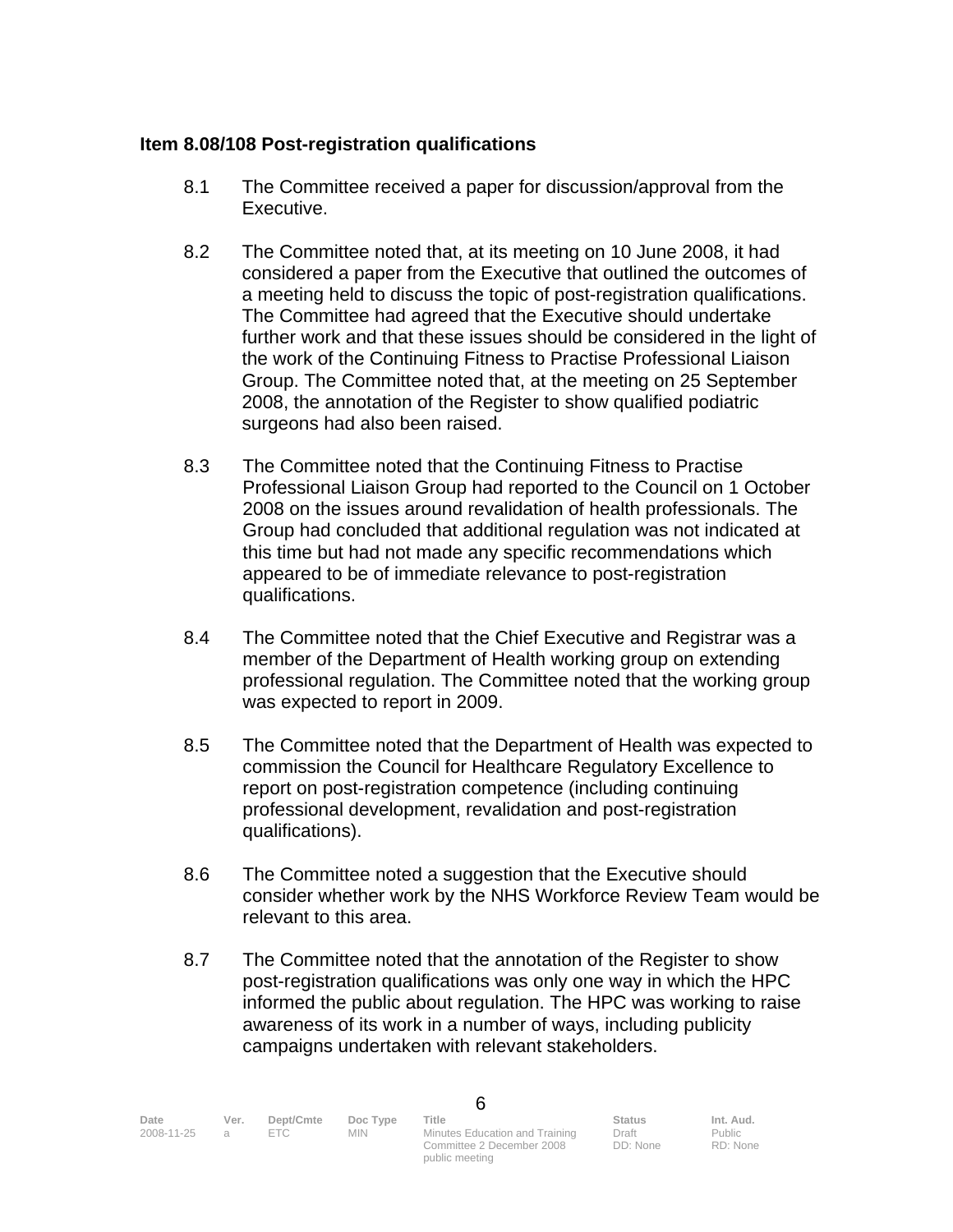- 8.8 In discussion, the Committee agreed these broad principles on postregistration qualifications:
	- any policy on post-registration qualifications should apply to all the professions currently regulated by the HPC and any professions which might become regulated in the future;
	- the Register should only be annotated to show postregistration qualifications in exceptional circumstances, i.e. only where annotation would improve protection of the public and where a qualification permitted a registrant to significantly extend their scope of practice;
	- the HPC should directly approve post-registration programmes which lead to annotation of the Register, although this would have financial and resource implications for the Education Department.
- 8.9 The Committee agreed that the Executive should develop a policy on the basis of the discussion above and prepare a paper for a future meeting. The Committee agreed that the Executive should take account of the report by the Department of Health working group on extending professional regulation.

# **Action: MG (ongoing to June 2009)**

# **Item 9.08/109 Review of the generic standards of proficiency**

- 9.1 The Committee received a paper for discussion/approval from the Executive.
- 9.2 The Committee noted that, at its meeting on 10 June 2008, it had considered a paper on reviewing the generic standards of proficiency. The Committee had agreed that a review should take place, owing to comments about the generic standards in more than one consultation and because of changes in the language used by professions and professionals more generally. The current paper set out the proposed workplan for the review.
- 9.3 The Committee: (1) approved the workplan for reviewing the generic standards of proficiency;

# **Action: MG (ongoing to 2010)**

 (2) agreed that members of the Committee should be invited to express interest in a meeting in March or April 2009 to review

public meeting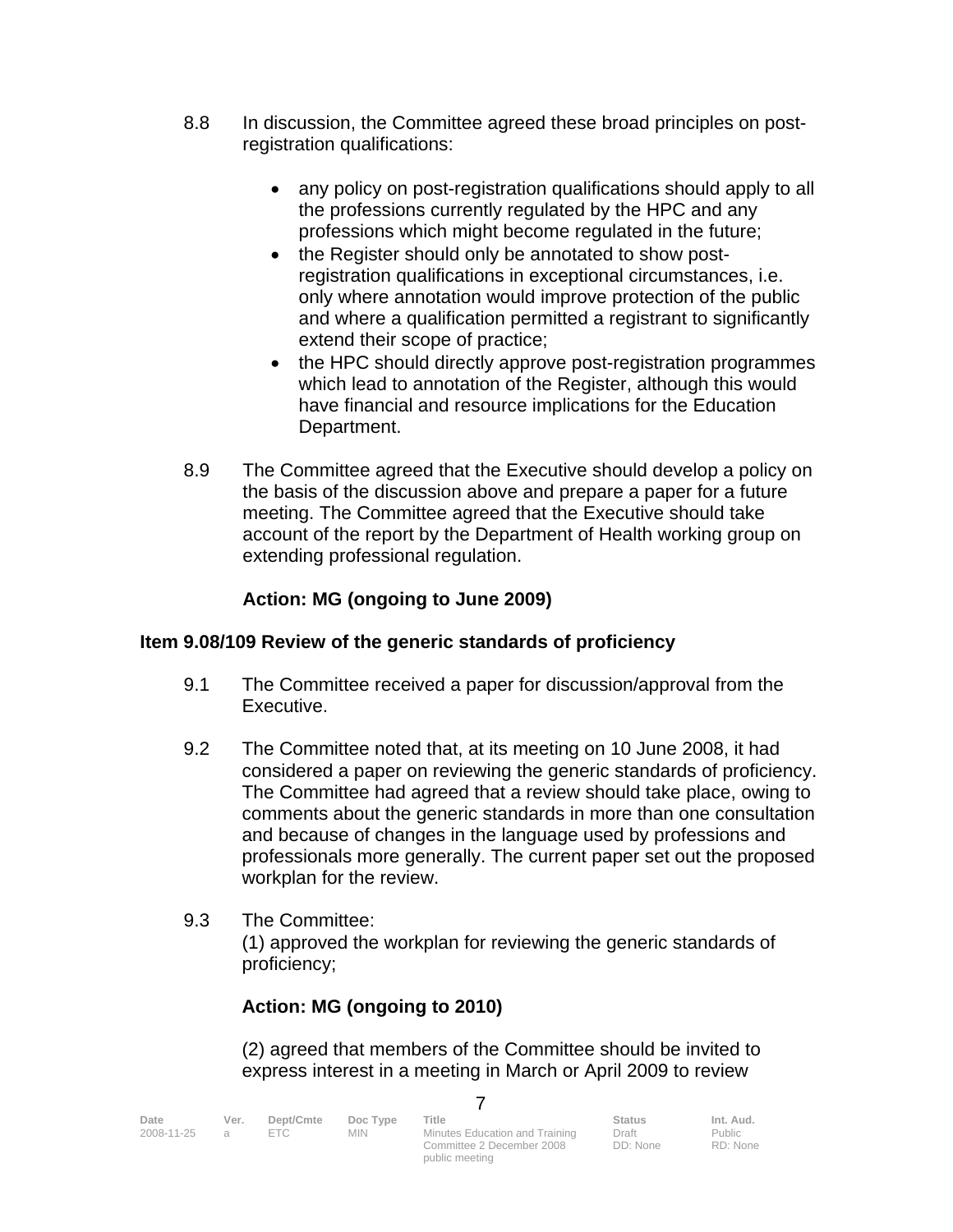comments received on the standards and consider suggested standards put together by the Executive.

# **Action: CB (by 11 December 2008)**

## **Item 10.08/110 Guidance on health and character**

- 10.1 The Committee received a paper for discussion/approval from the Executive.
- 10.2 The Committee noted that, on 25 September 2008, it had considered draft guidance on the health and character process for applicants, education and training providers and registrants. The guidance had been revised following that meeting. A draft consultation document, including the revised guidance, was attached to the paper.
- 10.3 The Committee agreed the following amendments to the guidance:
	- in the section 'Guidance on how we may consider information about health', the reference to reasonable adjustments to working conditions should be amended to include reference to reasonable adjustments to practice placements;
	- the section 'Information for registrants' should stress the importance of registrants having insight and understanding into their fitness to practise, as they might not be eligible for registration.
- 10.4 Subject to the amendments above and minor editing changes, the Committee agreed and recommended the text of the consultation document to the Council.

# **Action: CU (by 11 December 2008)**

## **Item 11.08/111 Guidance on conduct and ethics for students – consultation document**

- 11.1 The Committee received a paper for discussion/approval from the Executive.
- 11.2 The Committee noted that, at its meeting on 25 September 2008, it had considered a paper containing draft guidance on conduct and ethics for students. The guidance had been revised following that meeting and student meetings organised by several professional bodies. A draft consultation document, including the revised guidance, was attached to the paper.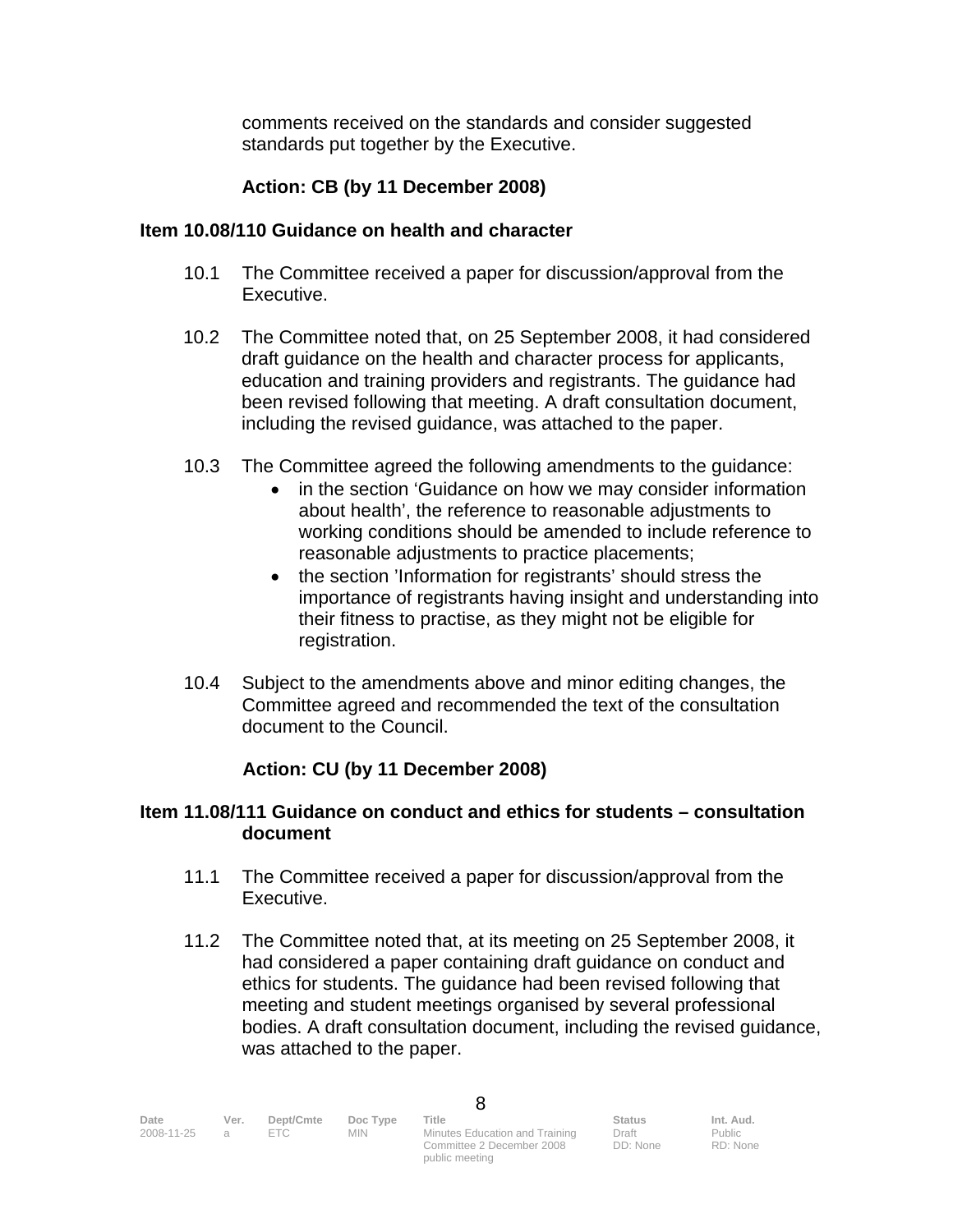- 11.3 The Committee agreed that the draft consultation document should be amended so that, in the section 'Conduct outside your programme', the second paragraph should state that '...vulnerable people will expect you to meet high standards of conduct and ethics.'
- 11.4 The Committee agreed that the paper was of a very high standard and reflected a great deal of work by the Executive.
- 11.5 Subject to the amendment above and minor editing changes, the Committee agreed and recommended the text of the consultation document to the Council.

# **Action: CU (by 11 December 2008)**

#### **Item 12.08/112 Health and character policy**

- 12.1 The Committee received a paper for discussion/approval from the Executive. A revised version of the health and character declarations policy was tabled.
- 12.2 The Committee noted that, at its meeting on 16 June 2005, it had approved the policy and procedure to consider health and character declarations made on admission, readmission, renewal and selfreferrals. In these cases, a Registration Panel was asked to make a recommendation on whether the matter declared was relevant to the person's registration or, in the case of self referrals, whether the matter should be referred to the fitness to practice process.
- 12.3 The Committee noted that, at its meeting on 26 March 2008, it had considered a review of the health and character process and made a number of recommendations. One of these had been to produce a list of issues which did not need to be considered by a Registration Panel. The Executive had since analysed cases and identified the types of case where no panel had recommended that a person should not be registered, or had recommended that a person should be referred to the fitness to practise process, or where the recommendation had been overturned on appeal.
- 12.4 The Committee agreed that the proposed amendments to the health and character declarations policy were sensible and would allow HPC's resources to be allocated in proportion to the seriousness of health and character issues.

#### 12.5 The Committee approved the revised health and character declarations policy. **Action: ES (ongoing)**

| Date<br>2008-11-25 | Ver. | Dept/Cmte<br>FTC | Doc Type<br>MIN. | Title<br>Minutes Education and Training | <b>Status</b><br>Draft | Int. Aud.<br>Public |
|--------------------|------|------------------|------------------|-----------------------------------------|------------------------|---------------------|
|                    |      |                  |                  | Committee 2 December 2008               | DD: None               | RD: None            |
|                    |      |                  |                  | public meeting                          |                        |                     |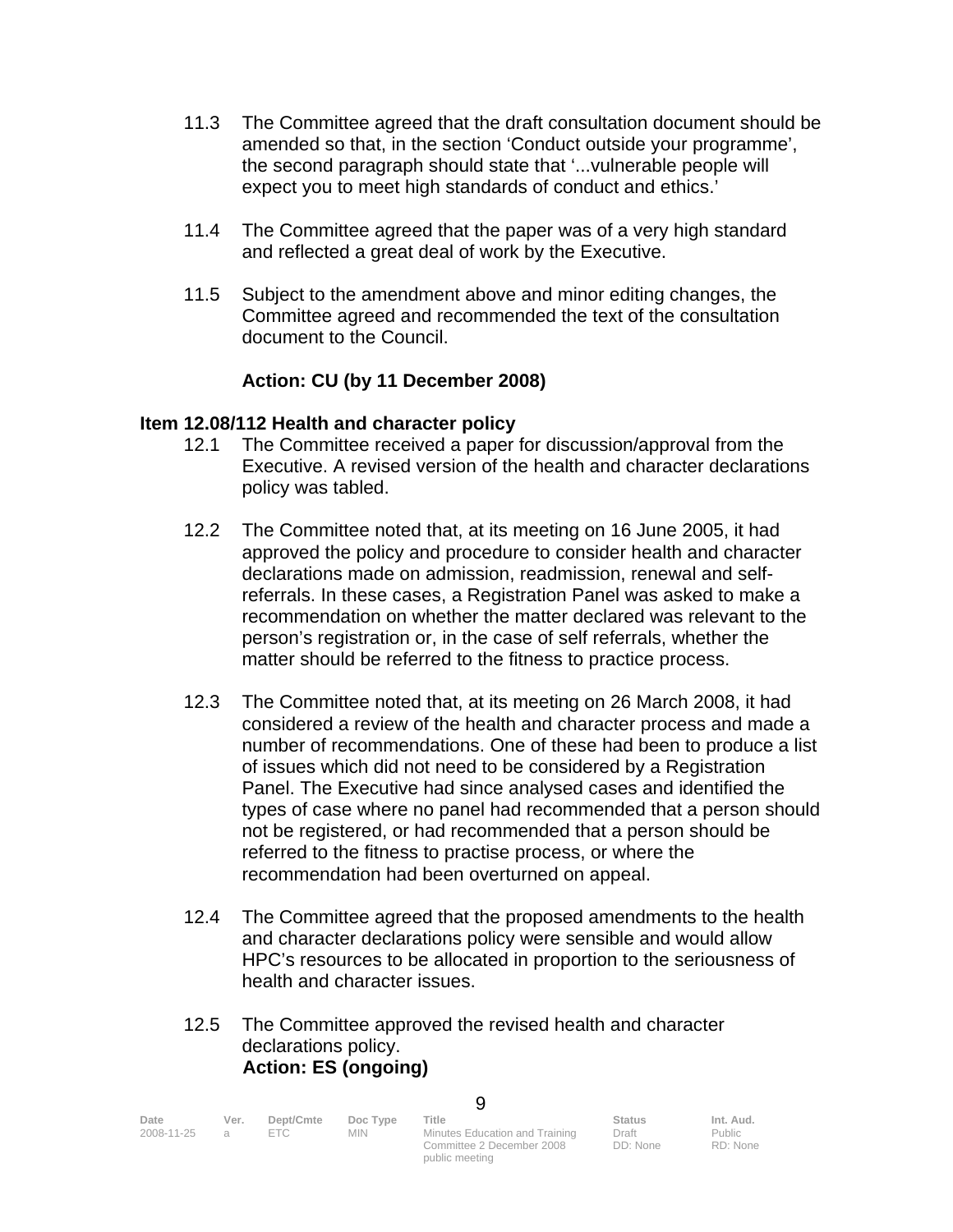## **Item 13.08/113 Disability Rights Commission report 'Maintaining Standards: Promoting Equality'**

- 13.1 The Committee received a paper for discussion/approval from the Executive.
- 13.2 The Committee noted that the Disability Rights Commission (DRC) had conducted a formal investigation examining the barriers that disabled people and people with long-term health conditions faced when entering statutorily regulated professions. The DRC had published a report 'Maintaining Standards: Promoting Equality' in 2007, as its final act before its role and function had been taken over by the Equality and Human Rights Commission.
- 13.3 The Committee noted that the paper summarised the report and its recommendations and outlined HPC's current position on the health requirements and equality and diversity. The Committee noted that the HPC was taking action to address all of the recommendations, except the recommendation that all requirements for good health or physical and mental fitness. The Committee noted that this would require amendments to the Health Professions Order 2001 and the Registration and Fees Rules. The Committee noted that the Department of Health was considering whether to amend the health requirements of all the healthcare regulators, although the timetable for any amendment was uncertain. The Committee noted that the HPC had the power to amend its rules, subject to the relevant consultative and legal processes.
- 13.4 The Committee noted that the responsibility for managing a condition or a health issue lay primarily with an individual professional and their own insight and understanding, although employers might also be aware of particular issues. The Committee noted that registrants in private practice would not be subject to management by an employer. The Committee noted that the HPC issued clear guidance to registrants on managing their fitness to practise.
- 13.5 The Committee agreed that the Executive should prepare a further paper on the role of the health reference as a requirement for entry to the register. The Committee agreed that any paper should also review the requirements in the Standards of Education and Training in relation to the health of individuals enrolling on programmes.

# **Action: SM (by May 2009)**

public meeting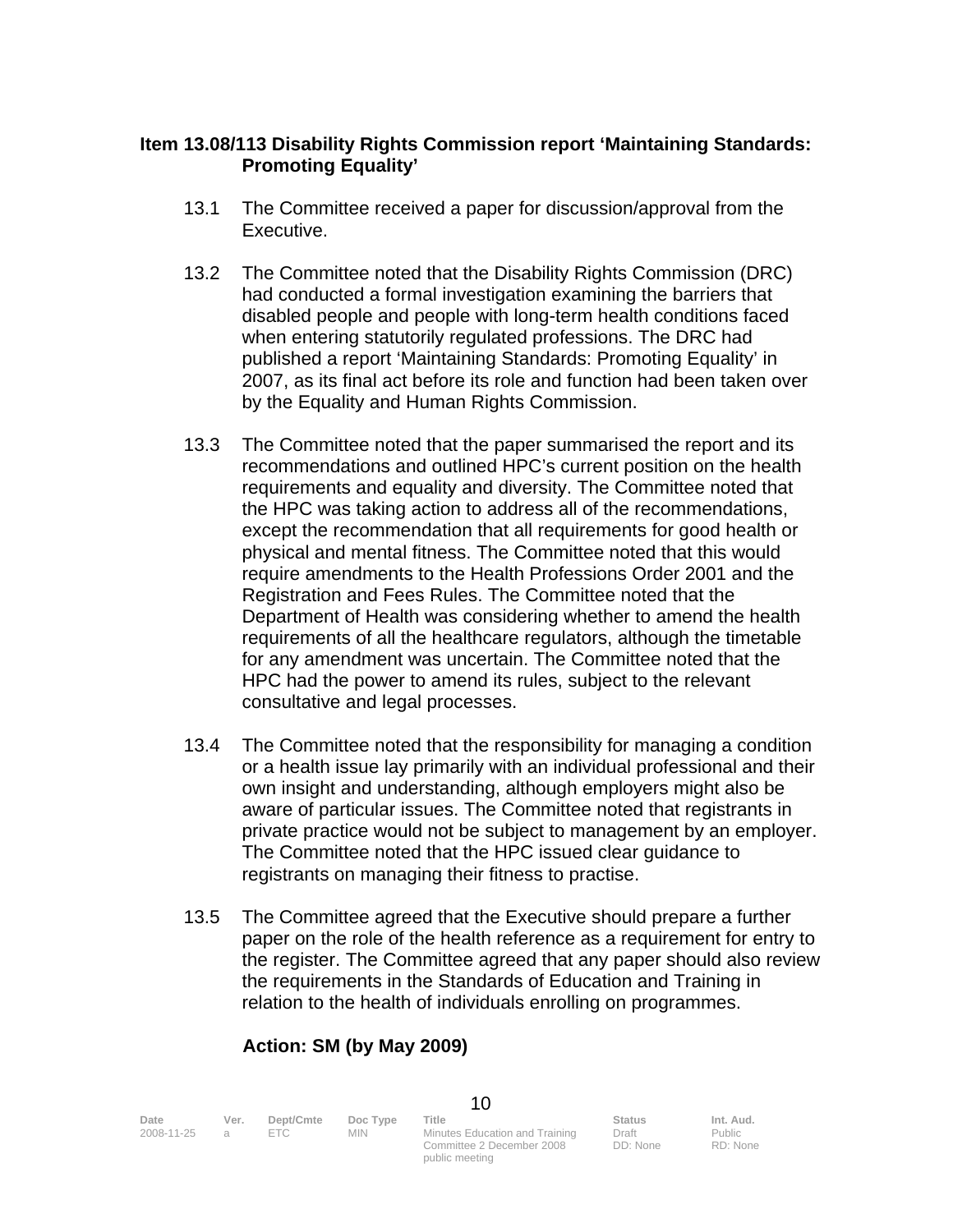#### **Item 14.08/114 Open-ended approval**

- 14.1 The Committee received a paper for discussion/approval from the Executive.
- 14.2 The Committee noted that the HPC approval process had been running for four academic years. The approval and monitoring processes were based on the principle of open-ended approval. This meant that, once a programme had been approved, the only mechanism for removal of approval was by a decision of the Education and Training Committee.
- 14.3 The Committee noted that there had been an increase in the number of visits to approved programmes which had undergone major change and an increase in the number of visits to education providers outside the higher education sector. This had tested the model of open-ended approval and highlighted areas for development in the approval process. For example, some education providers had cancelled visits, or requested a longer time period to meet conditions, or re-negotiated dates for an approval process.
- 14.4 The Committee noted that the paper proposed a number of operational enhancements to the approval process.
- 14.5 The Committee agreed:
	- (1) to allow the Executive and Education and Training Panels to vary the notice periods given to education providers for approval visits to approved programmes, which were triggered as a result of the monitoring processes;
	- (2) that requests to cancel some approval visits to approved programmes should be agreed by an Education and Training Panel;
	- (3) that the implications of non-submission of documentation prior to an approval visit to approved programmes should be agreed by an Education and Training Panel;
	- (4) the broad guidelines to be used by the Executive and Education and Training Panels when deciding to arrange, or rearrange an approval visit to an approved programme;
	- (5) to allow Education and Training Panels to vary the due date for conditions from approval visits to approved programmes, which were triggered as a result of the monitoring processes, in exceptional circumstances;
	- (6) to update the information given to education providers accordingly; and

11

public meeting

| Date       | Ver. | Dept/Cmte | Doc Type | Title                          | <b>Status</b> | Int. Aud. |
|------------|------|-----------|----------|--------------------------------|---------------|-----------|
| 2008-11-25 |      | FTC.      | MIN.     | Minutes Education and Training | Draft         | Public    |
|            |      |           |          | Committee 2 December 2008      | DD: None      | RD: None  |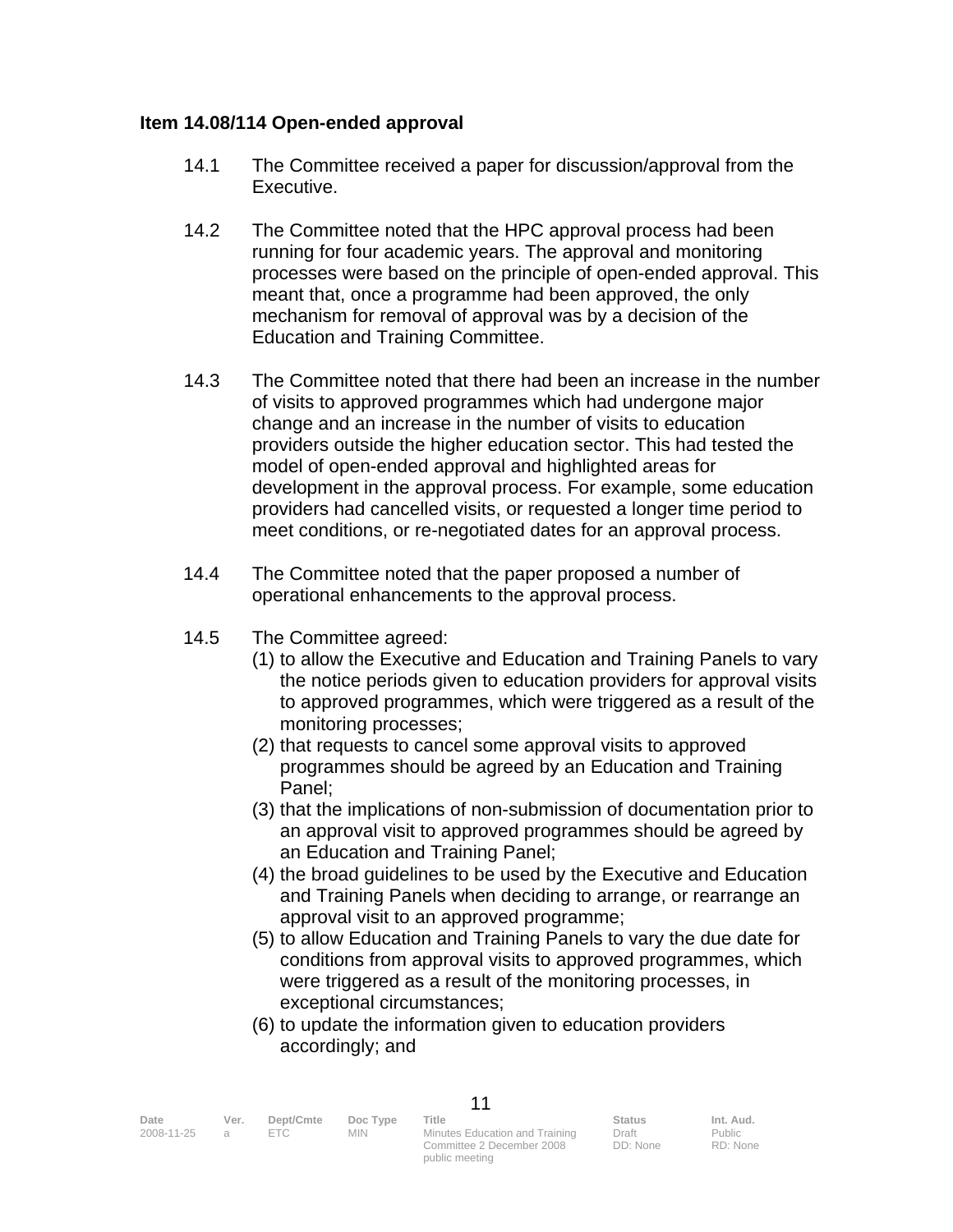(7) to approve the operational enhancements to the approval process taking effect from 2 December 2008.

# **Action: AC (ongoing)**

## **Item 15.08/115 Readmission to the Register following selection for audit of continuing professional development**

- 15.1 The Committee received a paper for discussion/approval from the Executive.
- 15.2 The Committee noted that the paper proposed a process to be followed for individuals applying for readmission to the Register following their selection for audit of their continuing professional development (CPD). The Committee noted that, on 12 June 2007, it had approved the process to be followed for individuals who wished to be readmitted following a lapse in their registration and where they had previously been randomly selected for audit of their CPD. Following the first round of CPD audits, it had become apparent that there needed to be a process for individuals who could not submit a CPD profile or who had not undertaken any or minimal CPD.
- 15.3 The Committee noted that the paper proposed that the individual would be asked to produce a plan of the CPD which they intended to undertake, if they were readmitted to the Register. The Committee noted that the individuals concerned would be automatically selected in the next round of CPD audits.
- 15.4 The Committee approved the new process as set out in the paper.  **Action: RH (ongoing)**

## **Item 16.08/116 Continuing Professional Development profiles**

 16.1 The Committee received a paper from the Executive on six continuing professional development profiles submitted by individual chiropodists/podiatrists. The profiles had contained substantial sections of text which were identical or very similar. Following legal advice, each of the six registrants had been asked to confirm that the profile was a true reflection of the CPD activities they had undertaken and to explain how the profile had been prepared. A CPD training provider had subsequently contacted HPC to explain that they had compiled the profiles on behalf of the registrants. HPC had obtained legal advice that the guidance for CPD should be revised to take account of the situation.

Date Ver. Dept/Cmte Doc<sup>Type</sup> Title **Status Int. Aud.** Decrember Doc Type Title

2008-11-25 a ETC MIN Minutes Education and Training Committee 2 December 2008 public meeting

Draft DD: None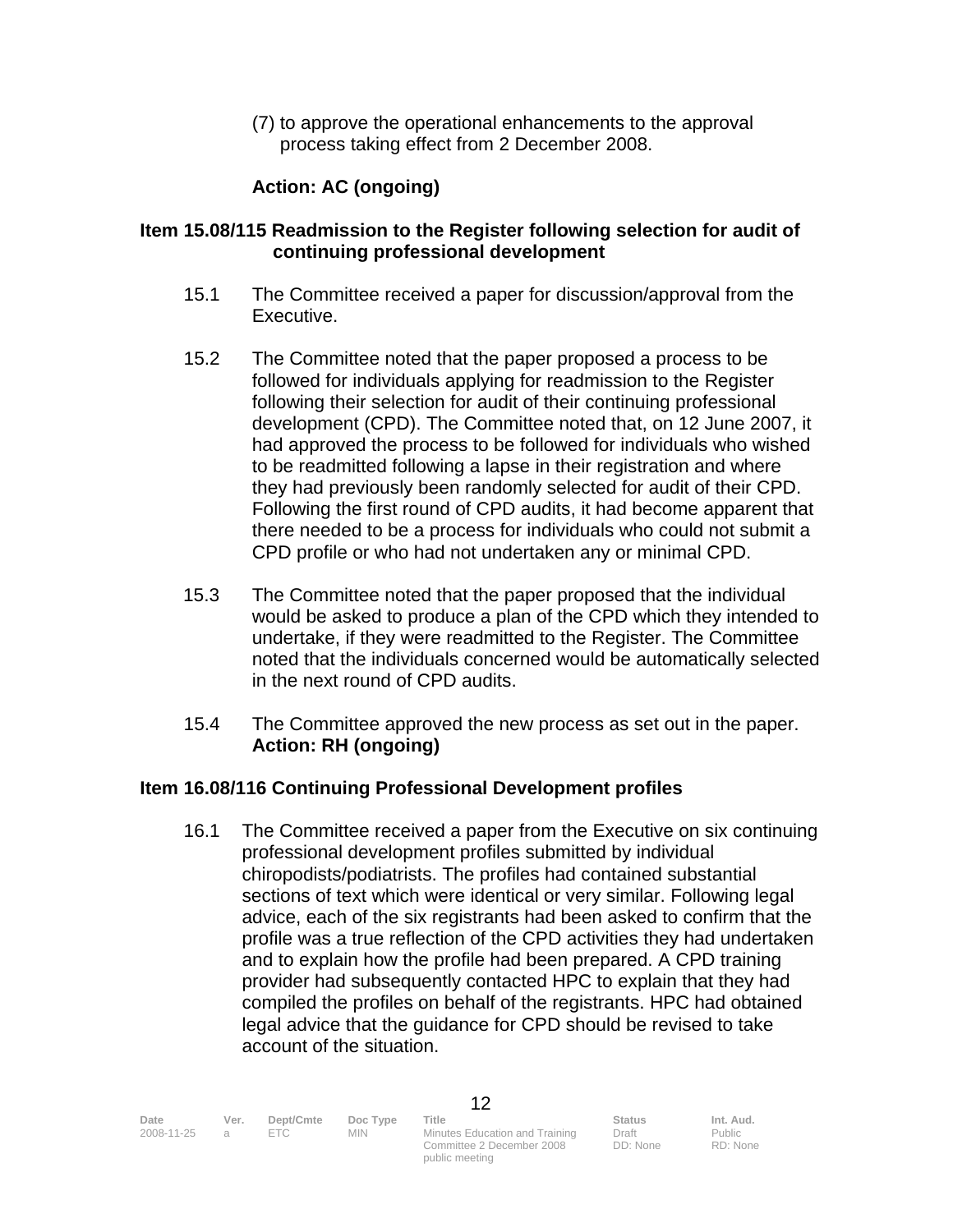- 16.2 The Committee agreed to recommend to the Council that a consultation should be held on amending the standards of continuing professional development, to require that CPD profiles were prepared by the individual registrant without outside assistance. **Action: RH (by 11 December 2008)**
- 16.3 The Committee agreed to authorise the Chairman to approve a consultation document on the proposed amendment to the standards of continuing professional development.

# **Action: Chairman (by 25 March 2009)**

## **Item 17.08/117 Representative of Education and Training Committee on external group**

- 17.1 The Committee received a paper for discussion/approval from the Executive.
- 17.2 The Committee noted that a major scoping project in Scotland aimed to reform nursing, midwifery and allied health professionals education programmes based on the idea of a common core curriculum. The project was a two-year project on behalf of Universities Scotland. The project wished to involve key stakeholders, including the HPC, which would be represented by the Director of Education and a member of the Committee. Professor Bryan had agreed to represent the Committee.
- 17.3 The Committee agreed that Professor Bryan should attend the stakeholder group for the project.

# **Action: Professor Bryan (ongoing to 2010)**

## **Item 18.08/118 Education and Training Committee Scheme of Delegation: Amendments**

- 18.1 The Committee received a paper for discussion/approval from the Executive.
- 18.2 The Committee noted that the Scheme of Delegation had been amended to make the following changes:
	- to include delegated power for continuing professional development audits to be undertaken and registrants who fail to comply to be removed from the Register;
	- to move responsibility for legal aspects of registration appeals to the Director of Fitness to Practise; and

| Date       | Ver.          | Dept/Cmte | Doc Type   | Title                                                       | <b>Status</b>     | Int. Aud.          |  |
|------------|---------------|-----------|------------|-------------------------------------------------------------|-------------------|--------------------|--|
| 2008-11-25 | $\mathcal{A}$ | F C       | <b>MIN</b> | Minutes Education and Training<br>Committee 2 December 2008 | Draft<br>DD: None | Public<br>RD: None |  |
|            |               |           |            | public meeting                                              |                   |                    |  |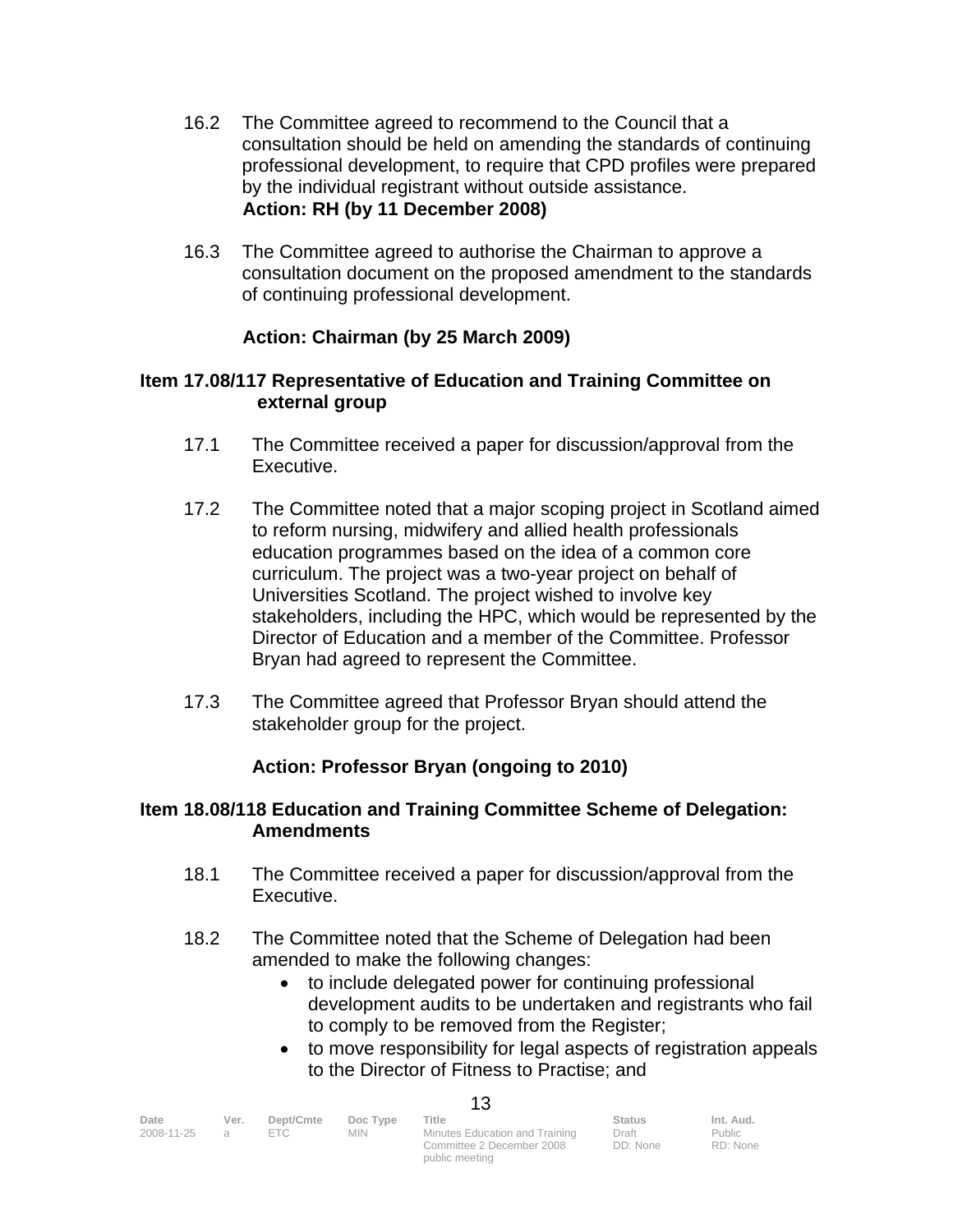- to move Visitor-related matters to the Director of Education.
- 18.3 The Committee approved the amendments to the Scheme of Delegation.  **Action: CB (by 31 December 2008)**

## **Item 19.08/119 Education and Training Committee: Future direction**

19.1 The Committee noted that it had held strategic discussion sessions at some previous meetings. The Committee agreed to hold a strategic discussion session at its meeting on 25 March 2009, with other business on the agenda being limited to essential items only.

## **Action: CB (by 25 March 2009)**

## **Item 20.08/120 Routes to registration for Biomedical Scientists**

- 20.1 The Committee received a paper to note from the Executive.
- 20.2 The Committee noted that a further paper on routes to registration for biomedical scientists would be brought to the next meeting. The Committee noted that the consultation on Modernising Scientific Careers might have an impact in this area.

## **Item 21.08/121 Routes to registration for Clinical Scientists**

- 21.1 The Committee received a paper to note from the Executive.
- 21.2 The Committee noted that a further paper on routes to registration for clinical scientists would be brought to the next meeting. The Committee noted that the consultation on Modernising Scientific Careers might have an impact in this area.

The Committee noted the following papers:

## **Item 22.08/122 Health and character declarations**

## **Item 23.08/123 Dates of Committee and Panel meetings 2009-10**

## **Item 24.08/124 Reports from Education and Training Committee representatives at external meetings**

## **Item 25.08/125 Minutes of the Continuing Fitness to Practise Professional Liaison Group held on 4 September 2008**

public meeting